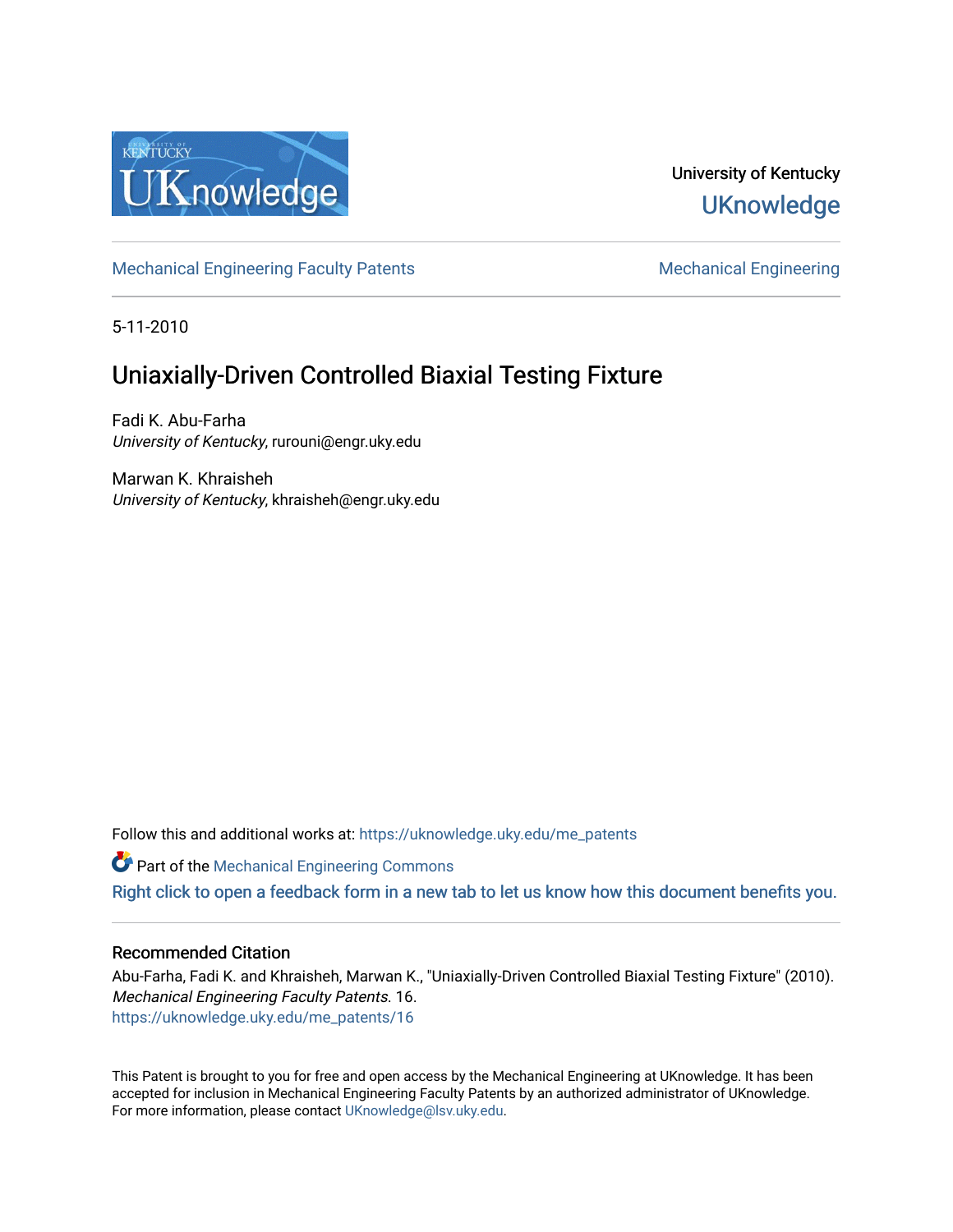

US007712379B2

# (12) United States Patent (10) Patent N0.: US 7,712,379 B2

# (54) UNIAXIALLY-DRIVEN CONTROLLED BIAXIAL TESTING FIXTURE

- (75) Inventors: Fadi Abu-Farha, Lexington, KY (US); Marwan Khraisheh, Lexington, KY (US)
- Foundatio, Lexington, KY (US)
- patent is extended or adjusted under 35 U.S.C. 154(b) by 77 days.
- (21) Appl. No.:  $12/120,500$ <br>(22) Eiled: **May 14, 2008** 20
- 

# (65) **Prior Publication Data** \* cited by examiner

US 2009/0282929 A1 Nov. 19, 2009 Primary Examiner-Max Noori

- (51) Int. Cl.<br> $G0IN\frac{3}{02}$
- (52) US. Cl. .................................. .. 73/856; 73/862.041
- 

### U.S. PATENT DOCUMENTS

| 3,807,224 A     | 4/1974 Hassenboehler              |
|-----------------|-----------------------------------|
| 4.448.083 A *   | 5/1984 Hayashi  73/862.042        |
| 4,567,774 A     | $2/1986$ Manahan et al.           |
| 4.582.990 A *   |                                   |
| 4,677,854 A     | 7/1987 Gabelli                    |
| 4.814.622 A $*$ | 3/1989 Gregory et al.  850/18     |
| 4.825.700 A *   | 5/1989 Vardoulakis et al.  73/749 |

# Abu-Farha et al. (45) Date of Patent: May 11, 2010

| (54)   | UNIAXIALLY-DRIVEN CONTROLLED<br><b>BIAXIAL TESTING FIXTURE</b>                               |                                                                                        | 5,063,785 A<br>5.144.844 A                   |                              | 11/1991 Labuz et al.<br>9/1992 Mathiak et al.                 |
|--------|----------------------------------------------------------------------------------------------|----------------------------------------------------------------------------------------|----------------------------------------------|------------------------------|---------------------------------------------------------------|
| (75)   | Inventors: Fadi Abu-Farha, Lexington, KY (US);                                               |                                                                                        | 5.186.043 A $*$<br>5.279.166 A               | 1/1994                       | 2/1993 Yamaoka et al.  73/117.03<br>Ward et al.               |
|        |                                                                                              | <b>Marwan Khraisheh, Lexington, KY</b>                                                 | 5,448,918 A<br>5,706,027 A $*$               | 9/1995                       | Tucchio<br>1/1998 Hilton et al.  345/156                      |
|        | (US)                                                                                         | 5,736,102 A $*$                                                                        |                                              | 4/1998 Seaton et al.  422/65 |                                                               |
| (73)   | <b>Assignee: The University of Kentucky Research</b><br><b>Foundatio, Lexington, KY (US)</b> | 5,905,205 A<br>6,038,933 A $*$                                                         | 5/1999 Clav                                  |                              |                                                               |
|        |                                                                                              | 6,058,784 A<br>6,487,902 B1                                                            | 12/2002 Ghosh                                | 5/2000 Carroll et al.        |                                                               |
| $(* )$ | Notice:                                                                                      | Subject to any disclaimer, the term of this<br>patent is extended or adjusted under 35 | 6.606.918 B2<br>6.718.833 B2                 |                              | 8/2003 Day et al.<br>$4/2004$ Xie et al.                      |
|        |                                                                                              | U.S.C. 154(b) by 77 days.                                                              | 6,860,156 B1                                 |                              | 3/2005 Cavallaro et al.                                       |
| (21)   |                                                                                              | Appl. No.: 12/120,500                                                                  | $7.051.600 B1*$<br>7.204.160 B1              |                              | 5/2006 Cavallaro et al.  73/862.041<br>$4/2007$ Sadegh et al. |
| (22)   | Filed:                                                                                       | May 14, 2008                                                                           | $7.437.954 \text{ B2}$ *<br>2008/0193334 A1* |                              |                                                               |

(74) Attorney, Agent, or Firm-King & Schickli, PLLC

# (2006.01) (57) **ABSTRACT**

 $(58)$  Field of Classification Search ........... 73/856-865, A uniaxially-driven controlled biaxial testing fixture includes  $73/862.041-862.046$  a base, a first coupler mounted to the base, and a load input See application file for complete search history. drive rack mounted for linear movement with respect to the base. A second coupler and a first specimen grip are both<br>References Cited mounted to the load input drive rack Second third and fourth (56) References Cited mounted to the load input drive rack. Second, third and fourth specimen grips are also mounted for linear movement With respect to the base. First, second and third drive mechanisms connect the load input drive rack to the second, third and fourth specimen grips. Together the four specimen grips are oriented to provide biaxial application of force to a test speci men.

## 20 Claims, 9 Drawing Sheets

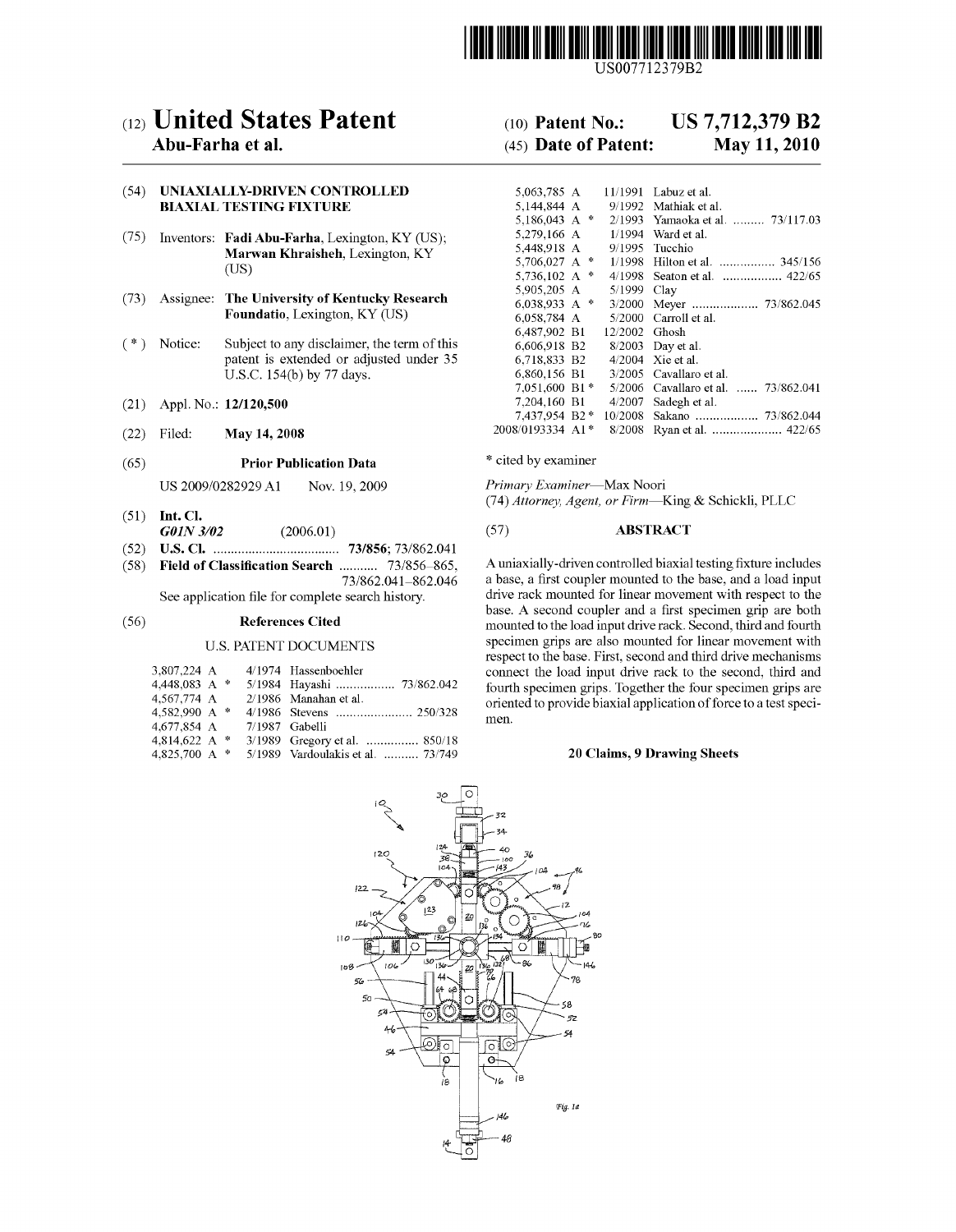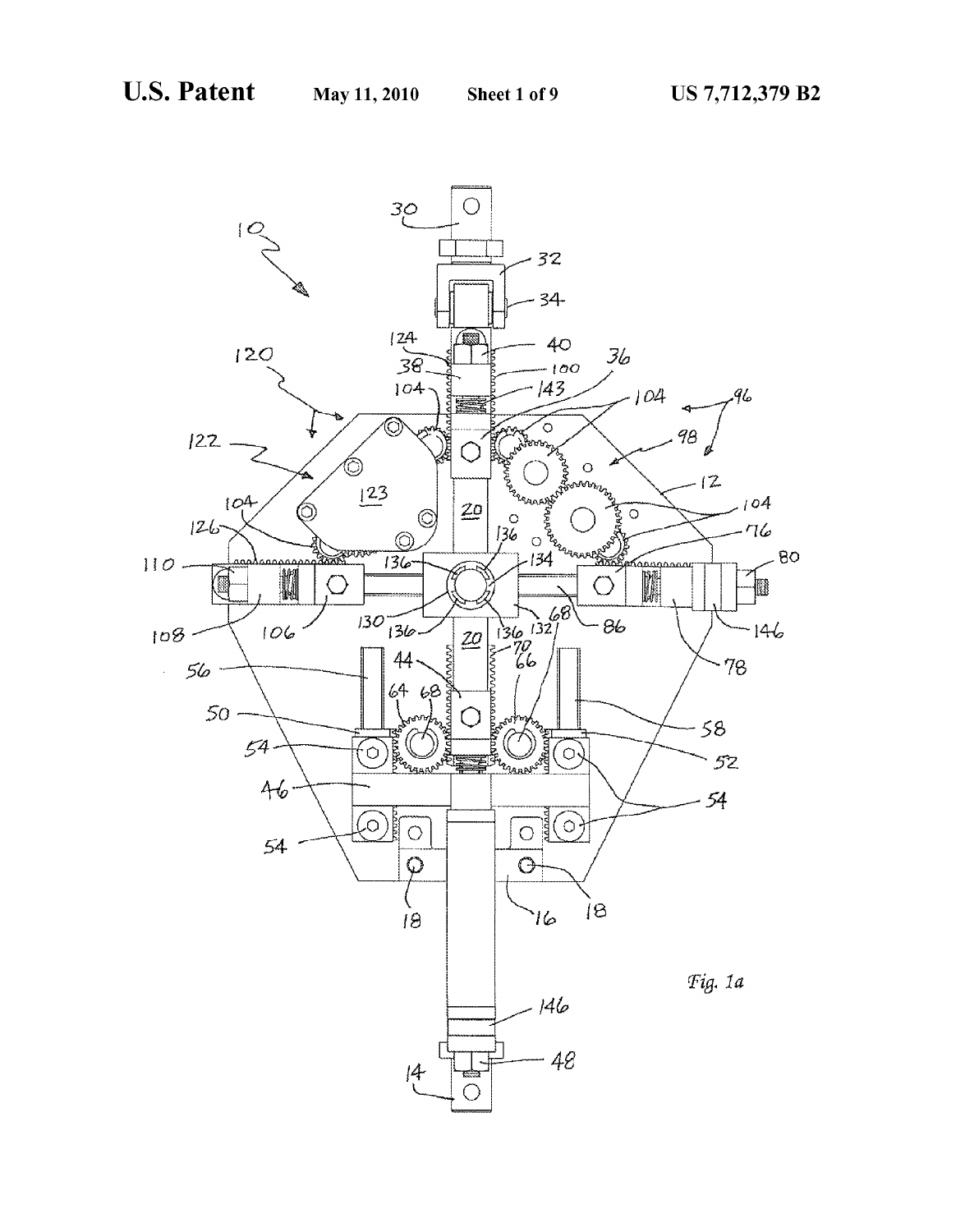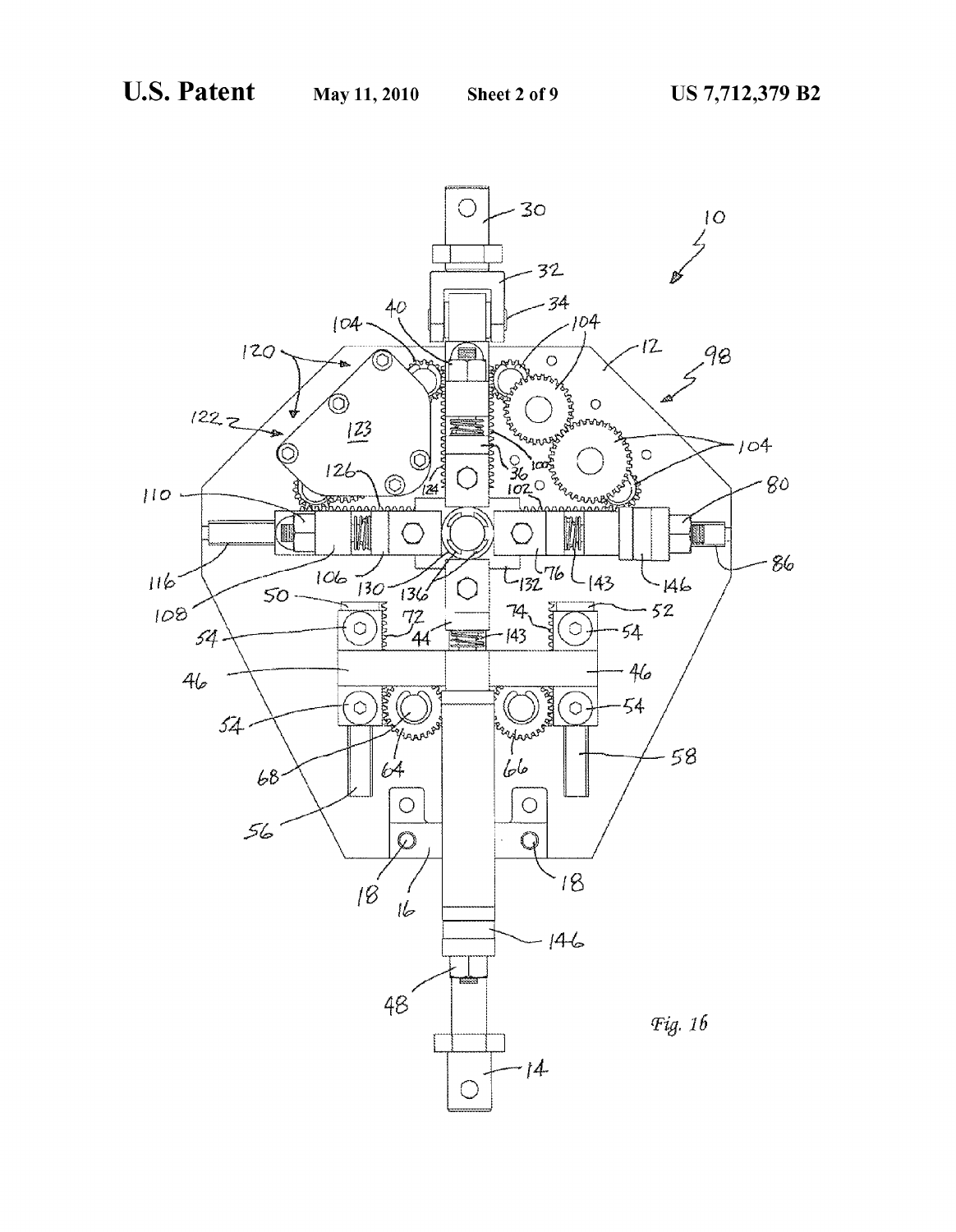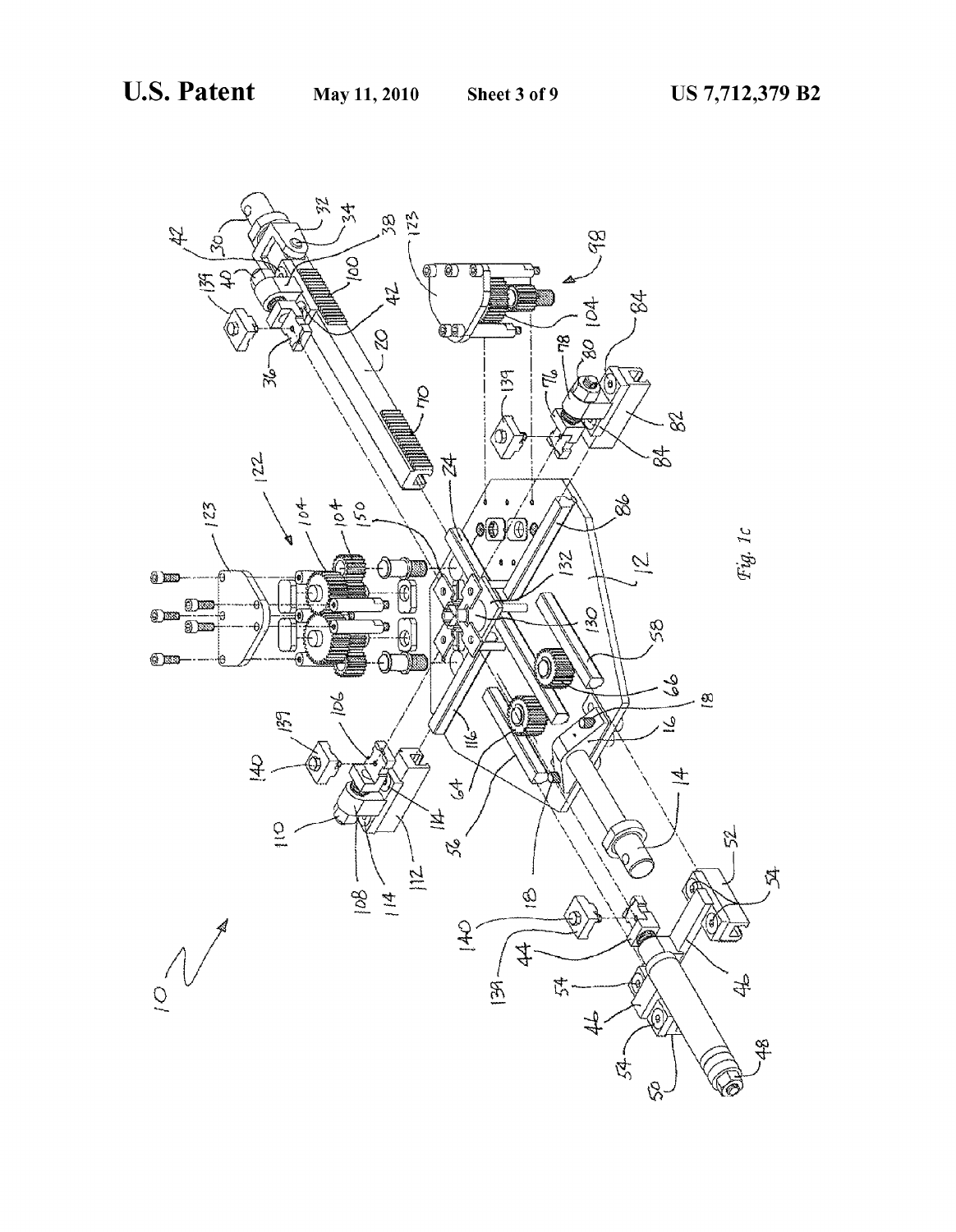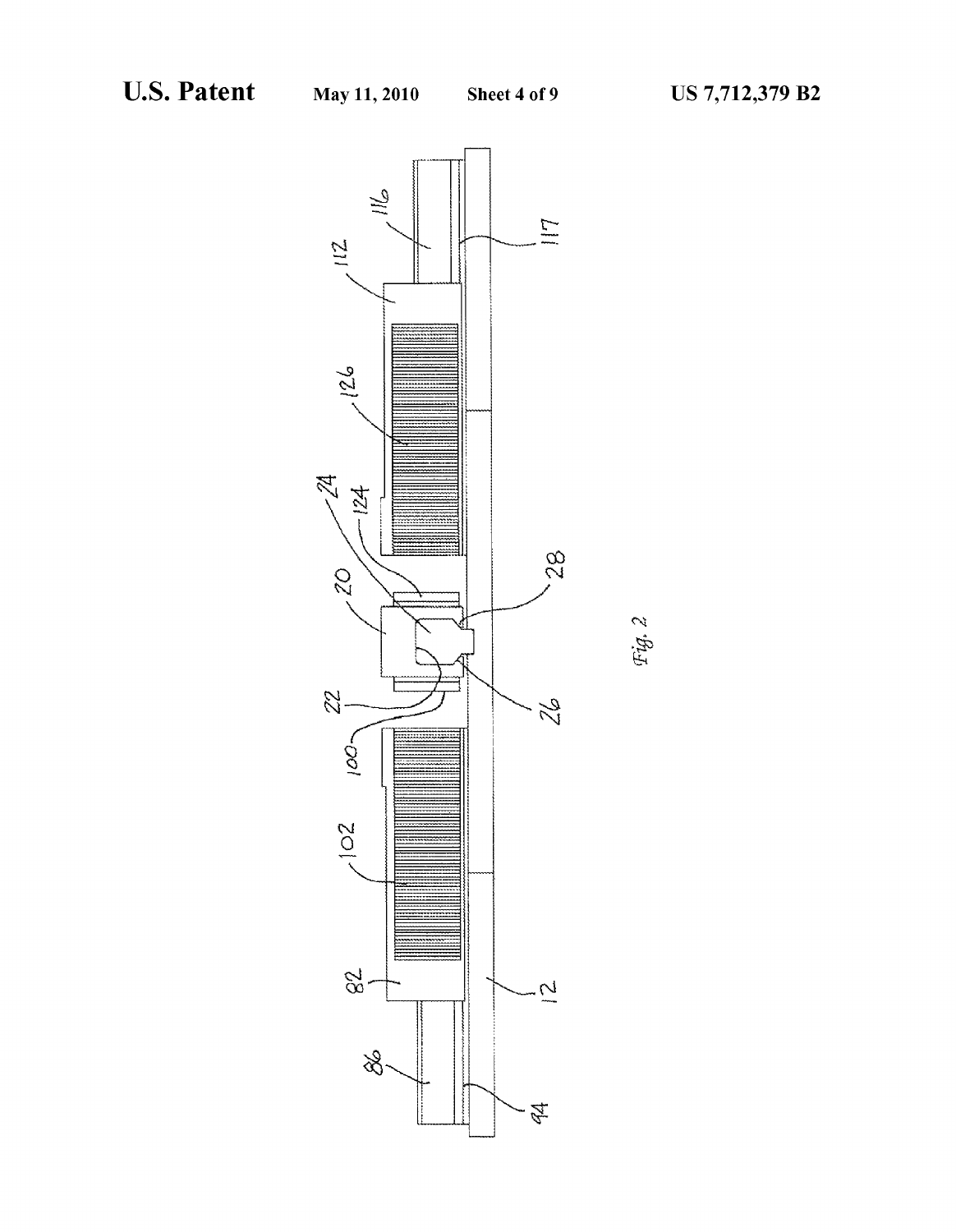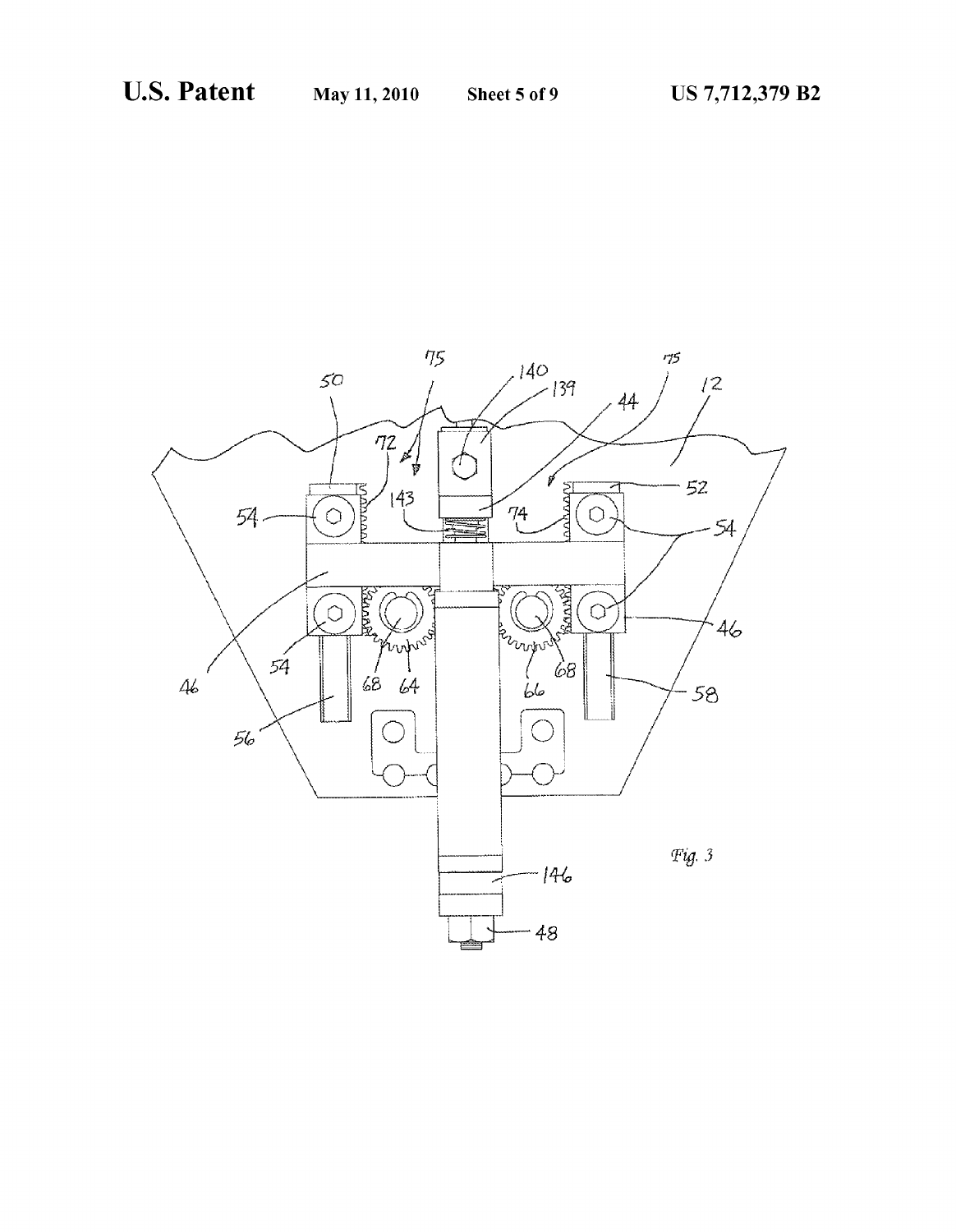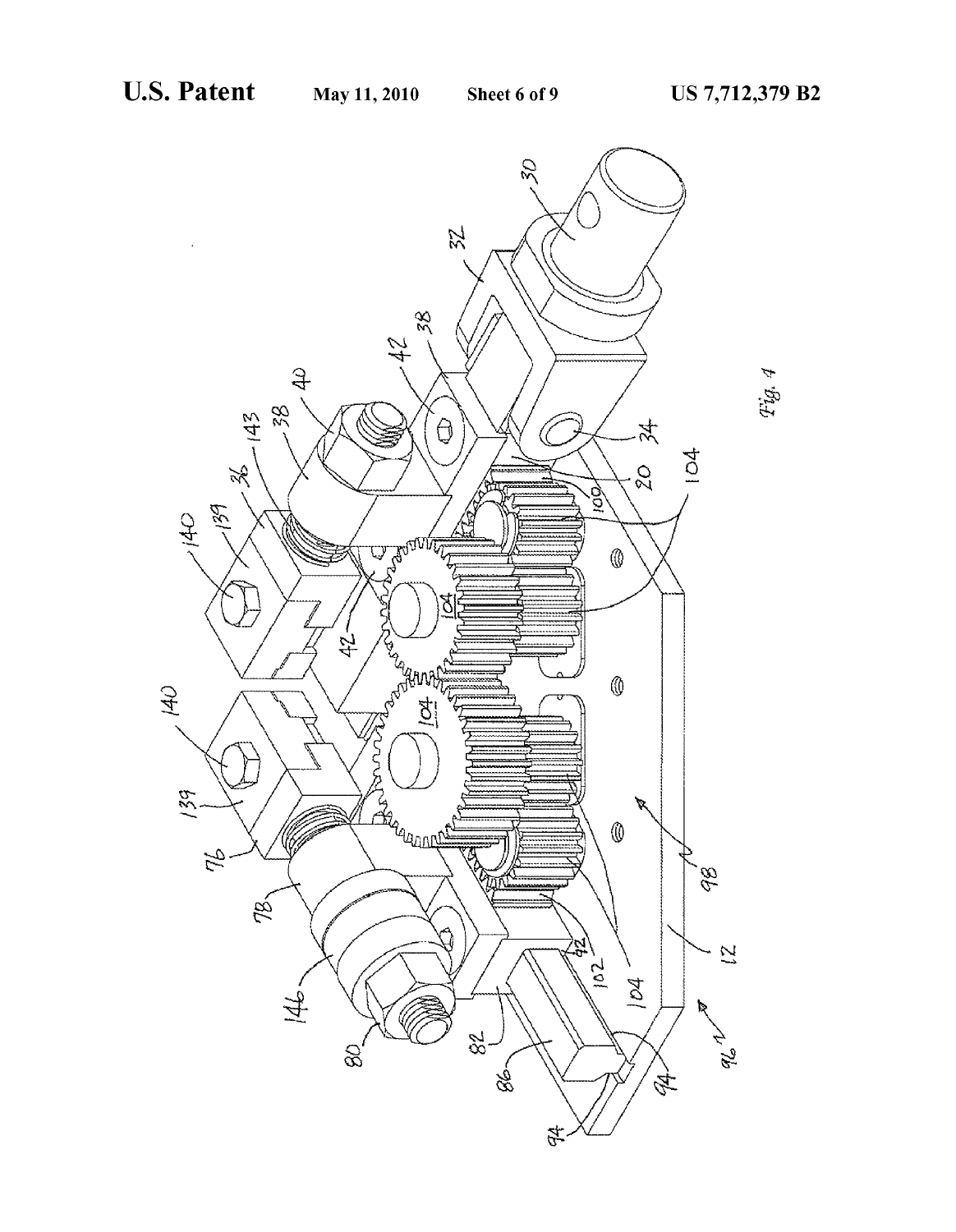

Fig. 5a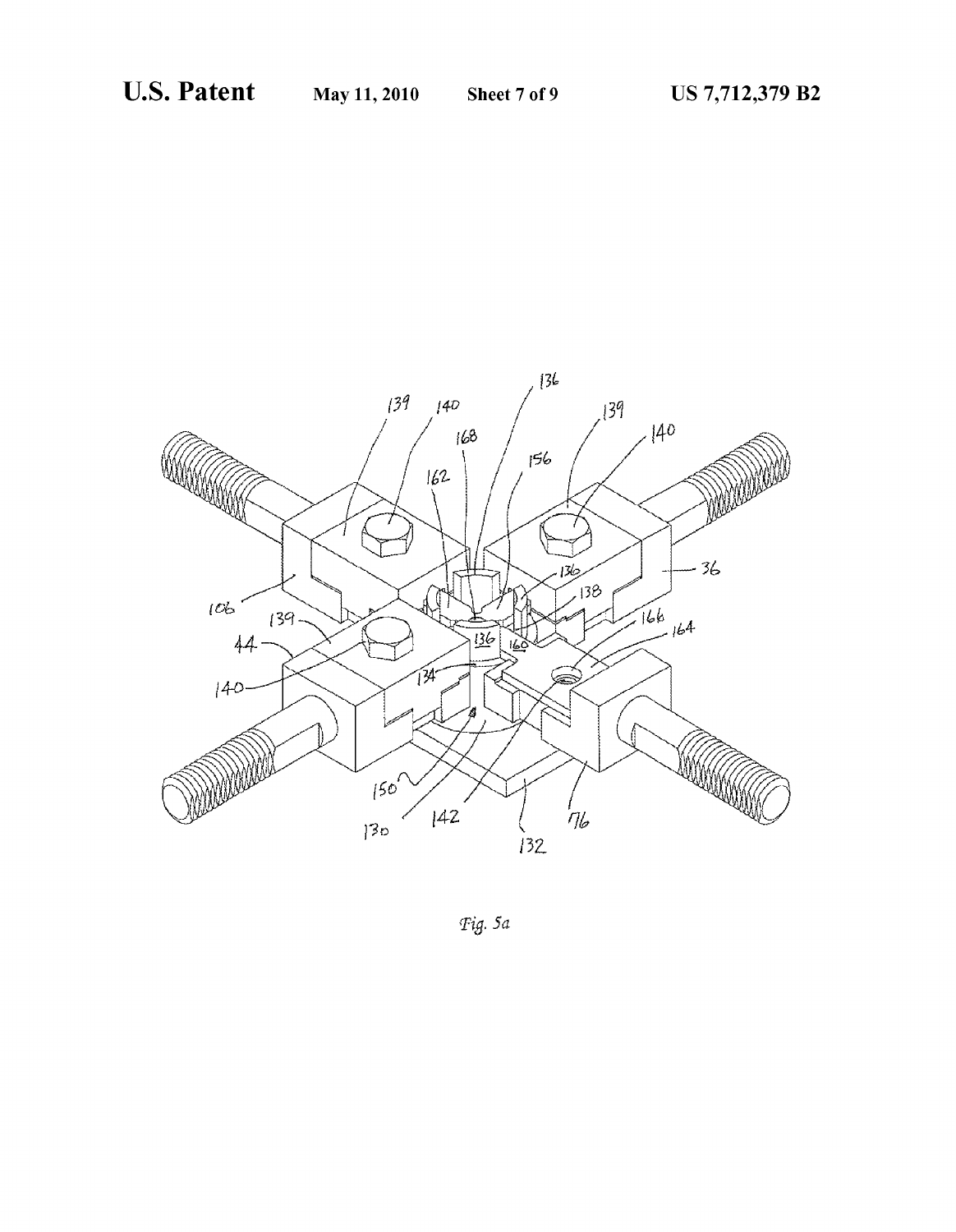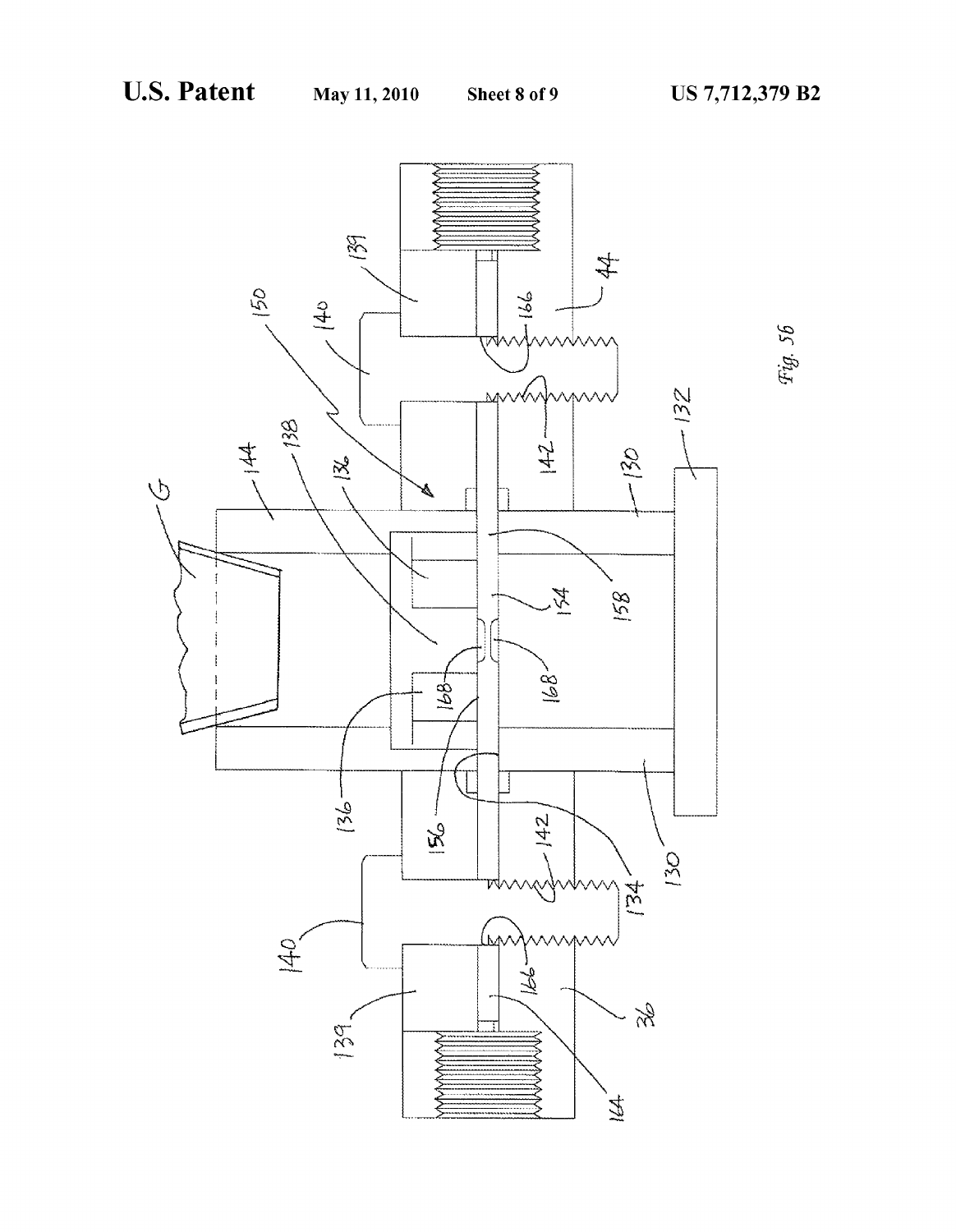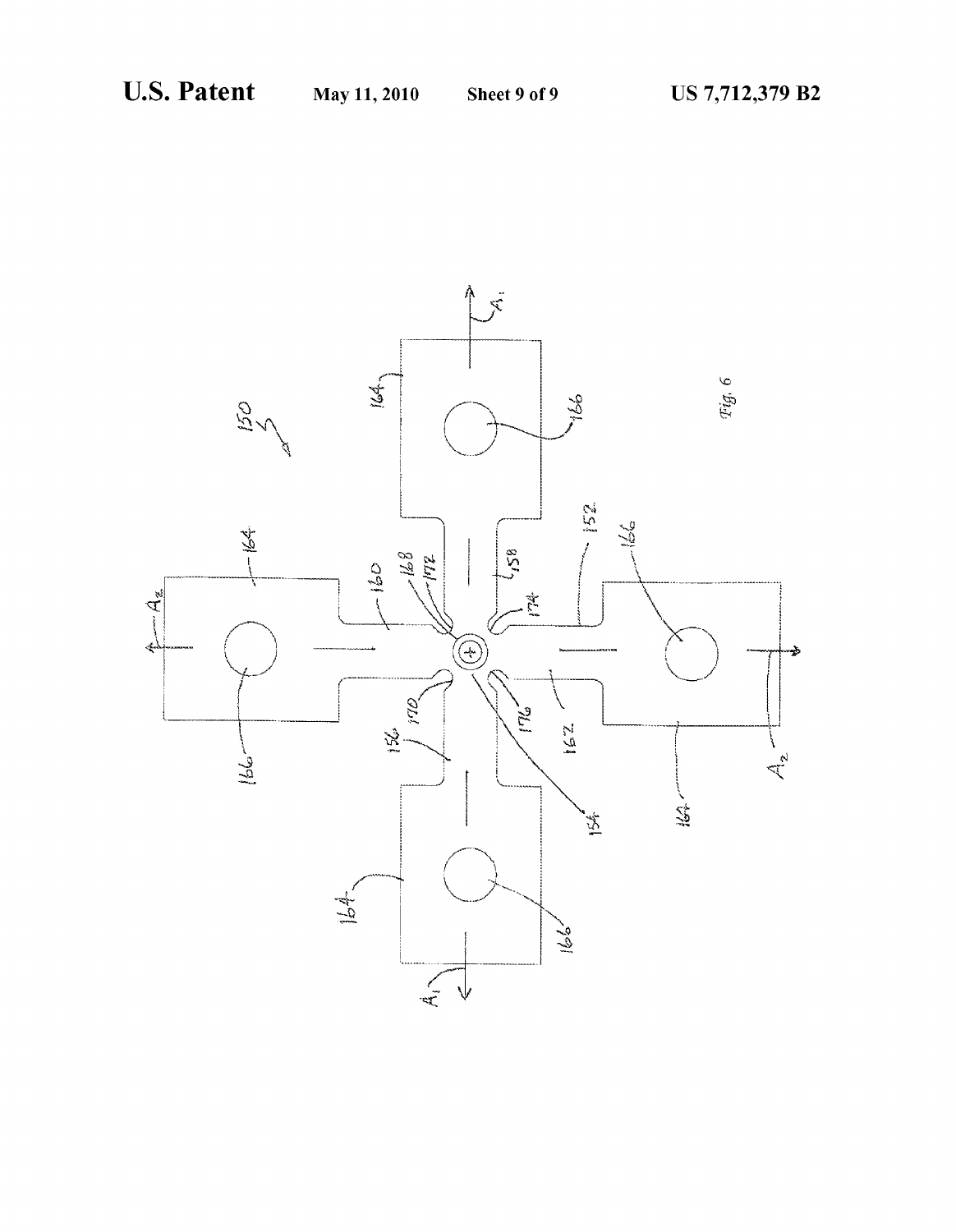25

30

35

45

# UNIAXIALLY-DRIVEN CONTROLLED BIAXIAL TESTING FIXTURE

### TECHNICAL FIELD

The present invention relates generally to testing equip ment and, more specifically, to a uniaxially-driven controlled biaxial testing fixture for applying a biaxial load to a test specimen.

# BACKGROUND OF THE INVENTION

Biaxial testing apparatus are used to control the load placed along varying axes of a test specimen for testing mechanical properties of metals, plastics, composites, wood, fabrics, <sup>15</sup> elastomers and other materials. Examples of biaxial testing equipment may be found in, for example, U.S. Pat. No. 5,905, 205 to Clay, U.S. Pat. No. 5,279,166 to Ward et al. and U.S. Pat. No. 7,204,160 to Sadi et al. The present invention relates to a relatively simple and inexpensive fixture that may be  $20$ simply attached to a universal load frame capable of only uniaxial deformation in order to provide biaxial deformation at different pre-selected ratios. The different ratios are pro vided by utilizing different gear sets in the testing fixture.

## SUMMARY OF THE INVENTION

In accordance With the purposes of the present invention as described herein, a uniaxially-driven controlled biaxial test ing fixture is provided. The testing fixture comprises a base, a first coupler mounted to the base, a load input drive rack mounted for linear movement With respect to the base, a second coupler mounted to the load input drive rack and a first specimen grip mounted to the load input drive rack. The testing fixture also includes a second specimen grip mounted for linear movement with respect to the base. A first drive mechanism connects the load input drive rack to the second specimen grip. Still further, the testing fixture includes a third specimen grip mounted for linear movement With respect to the base. A second drive mechanism connects the load input  $40$ drive rack to the third specimen grip. A fourth specimen grip is also mounted for linear movement With respect to the base. A third drive mechanism connects the load input drive rack to the fourth specimen grip.

The testing fixture also includes a test specimen receiver that is carried on the base. The test specimen receiver com prises a support ring and a series of projecting lugs forming an adapter or receiver for a heating gun. The attachment of the heating gun allows testing under high temperature conditions.  $\frac{50}{ }$ 

More specifically describing the invention, the first drive mechanism includes first and second driven racks mounted for linear movement with respect to the base and first and second pinions connecting the load input drive rack With the first and second driven racks. The testing fixture further  $_{55}$ includes a first mount connecting the second specimen grip to the first and second racks.

The second drive mechanism includes a third driven rack mounted for linear movement With respect to the base and a first gear assembly connecting the load input drive rack to the  $\,$   $_{60}$ third driven rack. In addition a second mount connects the third specimen grip to the third driven rack.

The third drive mechanism includes a fourth driven rack mounted for linear movement With respect to the base and a second gear assembly connecting the load input drive rack to 65 the fourth driven rack. A third mount connects the fourth specimen grip to the fourth driven rack.

The first specimen grip opposes the second specimen grip and the third specimen grip opposes the fourth specimen grip. The first and second specimen grips move along a first axis and the third and fourth specimen grips move along a second axis wherein the first and second axes are perpendicular to one another.

Still further describing the invention, a first guide rail is secured to the base. The load input guide rack includes a first 10 guide channel received on the first guide rail. This allows the toad input guide rack to slide smoothly along the first guide rail.

The testing fixture farther includes second and third parallel guide rails secured to the base. The first driven rack includes a second guide channel received on the second guide rail and the second driven rack includes a third guide channel received on the third guide rail. This allows the first and second driven racks to slide smoothly along the second and third guide rails.

The test fixture further includes axially aligned fourth and fifth guide rails secured to the base. The third driven rack includes a fourth guide channel received on the fourth guide rail while the fourth driven rack includes a fifth guide channel received on the fifth guide rail. This arrangement allows for the smooth translational movement of the third and fourth driven racks along the fourth and fifth guide rails. The third and fourth grips are connected to these driven racks,

In accordance With an additional aspect of the present invention the second and third drive mechanisms include identical gear sets in order to provide the same drive ratio. It should be appreciated, however, that the testing fixture includes multiple gear sets providing multiple gear ratios. Each of the multiple gear sets are interchangeably mounted in the second and third drive mechanisms. Accordingly, by selecting a particular gear set and mounting them in the sec ond and third drive mechanisms, the operator can select the drive ratio and thereby provide controlled biaxial deforma tion of a test specimen at different pre-selected ratios as desired for any particular testing application.

In accordance With still another aspect of the present inven tion, a test specimen is provided for a biaxial testing fixture. The test specimen comprises a cruciform planar body includ ing a center section, first and second opposing legs extending from the center section along a first axis and third and fourth opposing legs extending from the center section along a sec ond axis. The first and second axes are perpendicular to one another. Further, each leg includes an enlarged mounting section at its distal end opposite the center section. The test specimen is also characterized by an aperture in each enlarged mounting section and a cavity provided in the center section at an intersection of the first and second axis.

The test specimen may further include a first notch in the center section between the first and third legs and a second notch in the center section betWeen the second and third legs. In addition, the test specimen includes a third notch in the center section betWeen the second and fourth legs and a fourth notch in the center section between the first and fourth legs.

In the following description there is shown and described several different embodiments of the invention, simply by Way of illustration of some of the modes best suited to carry out the invention. As it will be realized, the invention is capable of other different embodiments and its several details are capable of modification in various, obvious aspects all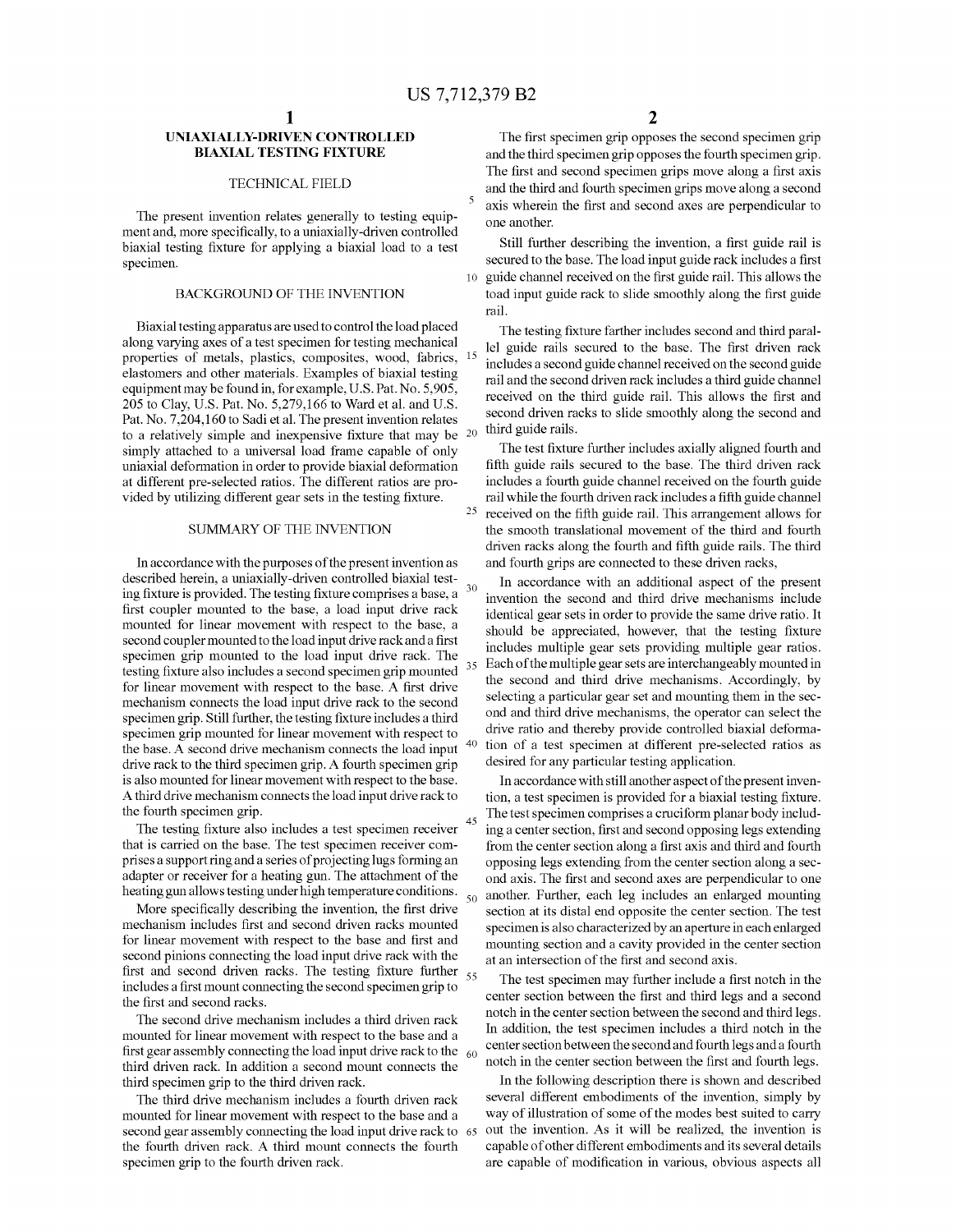$\overline{\mathbf{S}}$ 

20

30

45

without departing from the invention. Accordingly, the drawings and descriptions Will be regarded as illustrative in nature and not as restrictive.

### BRIEF DESCRIPTION OF THE DRAWINGS

The accompanying draWings incorporated herein and forming a part of the specification, illustrate several aspects of the present invention and together With the description serve to explain certain principles of the invention. In the drawings:  $_{10}$ 

FIG.  $1a$  is a front plan view illustrating the uniaxially driven controlled biaxial testing fixture of the present invention shoWn in the fully open or extended position With no test specimen held in the grips;

FIG. 1b is a front plan view similar to FIG. 1a illustrating  $15$ the device in the fully closed position With no test specimen in the grips;

FIG.  $1c$  is an exploded perspective view showing the device holding a test specimen on the specimen holder in the specimen grips;

FIG. 2 is a detailed end elevational vieW of the load input drive rack showing the channel in the drive rack that is received over the first guide rail secured to the base of the device;

FIG. 3 is a detailed front elevational view of the first drive  $_{25}$ mechanism connecting the load input drive rack to the second specimen grip;

FIG. 4 is a detailed side elevational view of the second drive mechanism connecting the load input drive rack to the third specimen grip;

FIG.  $5a$  is a detailed perspective view showing a test specimen held by the specimen grips on the test specimen receiver;

FIG.  $5b$  is a detailed schematical cross section view showing the test specimen in place on the test specimen receiver and further illustrating the positioning of a nozzle of a heat 35 gull to heat the test specimen during the testing procedure; and

FIG. 6 is a top plan vieW of a test specimen.

Reference will now be made in detail to the present preferred embodiment of the invention, an example of Which is illustrated in the accompanying drawings.

# DETAILED DESCRIPTION OF THE PREFERRED EMBODIMENTS OF THE INVENTION

Reference is now made to drawing FIGS.  $1a, 1b, 1c,$  and 2 generally illustrating the uniaxially-driven controlled biaxial testing figure 10 of the present invention. The testing fixture 10 may be used in conjunction With load testing equipment such as an Instron Model 5582 Universal Materials Testing 50 Machine to determine biaxial testing values for test speci mens of substantially any desired solid material.

As illustrated, the testing fixture includes a base 12 which may be formed from a plate of steel or other appropriate high strength material. A first coupler 14 is mounted to a first end 55 of the base 12 by means of a bracket 16 and appropriate fasteners 18. A load input drive rack 20 is mounted for linear movement with respect to the base 12. More specifically, as best illustrated in FIG. 2, the load input drive rack 20 includes a first guide channel  $22$  running along the length of the drive 60 rack. A cooperating guide rail 24 is secured to the base 12 by Welding, bolts or other appropriate fastening means. The guide rail 24 includes an undercut groove 26 on both sides at the bottom of the guide rail adjacent the base 12. The load input drive rack 20 fits on and slides along the guide rail 24. 65 More specifically, the guide rail 24 is received in the guide channel 22 of the drive rack 20. Shoulders 28 on the drive rack

20 engage in the undercut grooves 26 of the guide rail 24 so that the drive rack is captured on the guide rail 24 but can freely slide on the guide rail as required during testing.

As further illustrated in FIGS. 1*a*, 1*b*, 1*c* and 2, a second coupler 30 is pivotally mounted to the load input drive rack 20 by means of the trunion 32 and cooperating pin 34. Still further, a first specimen grip 36 is mounted to the load input drive rack 20 by means of the stand 38. A nut and bolt fastener 40 secures the specimen grip 36 to the stand 38. Fasteners 42 secure the stand 38 to the load input drive rack 20.

A second specimen grip 44 is mounted for linear move ment with respect to the base 12 opposite the first specimen grip 36 (see FIGS.  $1a$ ,  $1b$  and 3). The second specimen grip 44 is mounted to a stand or first mount 46 by means of a nut and bolt fastener 48. As illustrated, the first mount 46 is secured to first and second driven racks 50, 52 by fasteners 54. The first and second driven racks 50, 52 are secured for free sliding movement on second and third parallel guide rails 56, 58 secured to the base 12. Each of the guide rails 56, 68 includes undercut grooves (not shoWn) similar to those grooves 26 provided in the guide rail 24. Each of the first driven racks 50, 52 includes a guide channel (not shoWn) similar to the guide channel 22 of the load input drive rack 20. The guide rails 56, 58 are received in the guide channel of the driven racks 50, 52 and shoulders on the driven racks are received in the grooves in order to provide a free sliding connection.

First and second pinions 64, 66 are mounted for free rota tion on stub shafts 68 secured to the base 12. The pinions 64, 66 connect the tooth rack 70 on the load input drive rack 20 with the tooth racks 72, 74 on the first and second driven racks 50, 52. Thus, the first and second driven racks 50, 52 and the first and second pinion 64, 66 form a first drive mechanism 75 that connects the load input drive rack 20 to the second specimen grip 44.

The testing fixture 10 also includes a third specimen grip  $76$ mounted on a stand or second mount 78 by means of fastener 80. The second mount 78 is secured to a third driven rack 82 by means of fasteners 84 (see FIGS. 1a, 1b and 4).

The third driven rack 82 is received for free sliding move ment on a fourth guide rail 86 mounted to the base 12 by fasteners 88. More specifically, the third driven rack 82 includes a guide channel 90 that is received over the fourth guide rail 86 With shoulders 92 of the third driven rack received in cooperating opposed undercut grooves 94 in the fourth guide rail 86. A second drive mechanism, generally designated by reference numeral 96, connects the load input drive rack 20 to the third specimen grip 76. The second drive mechanism 96 includes the third driven rack 82 and a first gear assembly 98 that connects the tooth rack 100 on the load input drive rack 20 With the tooth rack 102 on the third driven rack 82. In the illustrated embodiment, the first gear assembly 98 comprises a series of six gears 104. It should be appreci ated that the gear assembly 98 may comprise fewer or more than six gears as desired.

The testing fixture 10 also includes a fourth specimen grip 106 opposite the third specimen grip 76. The fourth specimen grip 106 is mounted to a stand or third mount 108 by means of a nut and bolt fastener 110. The third mount 108 is secured to a fourth driven rack 112 by means of fasteners 114. The fourth driven rack 112 is received on and freely slides With respect to a fifth guide rail 116. The fifth guide rail 116 is secured to the base 12 by means of fasteners 118. As should be appreciated, the fourth guide rail  $86$  and fifth guide rail  $116$  are axially aligned. The fourth driven rack 112 includes a guide channel (not shoWn) that is received over the guide rail 116. Opposed shoulders (not shoWn) on the driven rack 112 ride in cooper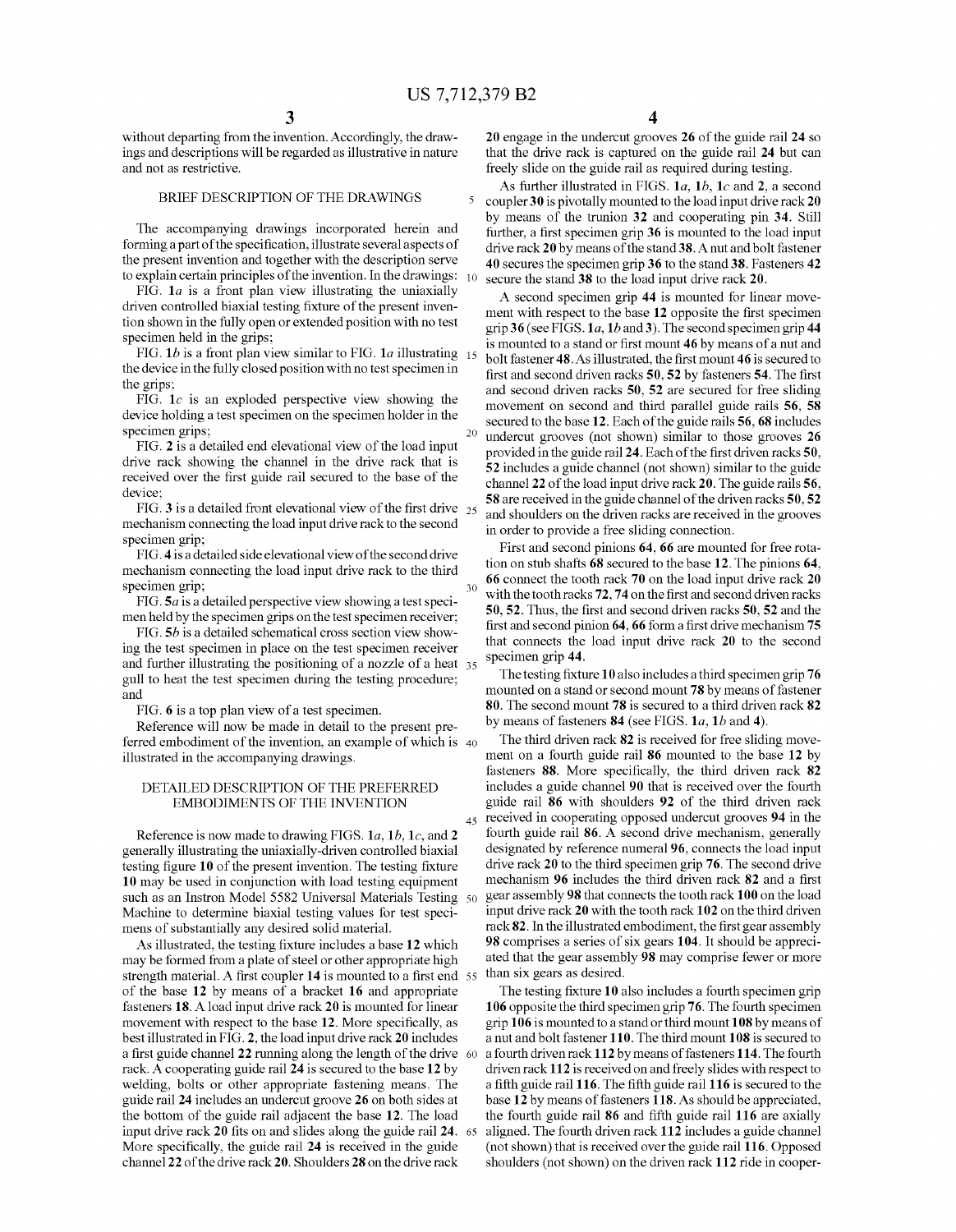ating undercut grooves 117 provided in the guide rail 116 in the manner described above With respect to shoulders 28 and grooves 26.

A third drive mechanism, generally designated by reference numeral 120, connects the load input drive rack 20 with 5 the fourth specimen group 106. More specifically, the third drive mechanism 120 includes a second gear assembly 122 (partially hidden behind a plate 123) that connects the rack 124 on the load input rack 20 With the rack 126 on the fourth driven rack 112. In effect the third drive mechanism 120 is a 10 mirror image of the second drive mechanism 96.

Like the first gear assembly 98, the second gear assembly 122 comprises a series of six gears 104. Each of the gear sets 104 of the assemblies 98 and 122 are identical. Advanta geously, the testing figure 10 includes multiple gear sets pro-15 viding multiple drive ratios. Each gear set 104 may be inter changeably mounted in the second and third drive mechanisms 96, 120. This allows the operator to provide controlled biaxial deformation to a test specimen at different pre-selected ratios. More specifically, the load provided on a 20 test specimen between the first specimen grip 36 and second specimen grip 44 may be different than the load provided on the test specimen between the third specimen grip 76 and the fourth specimen grip 106. The ability to perform biaxial test ing and simultaneously control the loading ratio of the test 25 specimen along the two axes is a significant benefit of the present invention.

As further illustrated in FIGS. 1a, 1b, 1c and 5b, the testing fixture 10 also includes a test specimen receiver 130 mounted to the base 12 on a platform 132. As illustrated, the platform 30 132 straddles the load input drive rack 20.

The test specimen receiver 130 is cylindrical in shape and includes an upper shoulder comprising a support ring 134. A series of projecting lugs 136 axially extend from the support ring 134. As best illustrated in FIG.  $5b$ , the lugs 136 are  $35$ adapted to form a heating gun receiver. The purpose of this Will be described in greater detail beloW.

As best illustrated in FIG. 6, each test specimen 150 com prises a cruciform planar body 152 including a center section 154 and four projecting legs 156, 158, 160 and 162. As 40 illustrated, the first and second legs 156, 158 oppose one another and extend from the center section 154 along a first axis  $A_1$ . Similarly, the third and fourth legs 160, 162 oppose each other and extend from the center section 154 along a second axis  $A_2$ . The first and second axis  $A_1, A_2$  are perpen- 45 dicular to one another. As further illustrated, the distal end of each leg includes an enlarged mounting section 164 opposite the center section 154.

As further illustrated in FIG. 6, an aperture 166 is provided in each enlarged mounting section 164. In addition, a cavity 50 168 is provided in the center section 154 at an intersection of the first and second axes  $A_1$  and  $A_2$ . In one possible embodiment, like aligned cavities 168 are provided in the opposite faces of the specimen 150 (see FIG. 5b). The cavity 168 may be formed by drilling or other means.

As further illustrated in FIG. 6, a notch 170 is provided in the center section  $154$  between the first leg  $156$  and third leg 160. A second notch 172 is provided in the center section 154 betWeen the second leg 158 and third leg 160. A third notch 174 is provided in the center section 154 betWeen the second 60 leg 158 and the fourth leg 162. Finally, a fourth notch 176 is provided in the center section 154 between the first leg 156 and fourth leg 162.

The cavity 168 may have a diameter of between about 0.1875" and about 0.3125" and a depth of betWeen about 65 0.0313" and about 0.0469". The notches 170, 172, 174, 176 may have a depth of between about 0.0884" and about

 $0.1326"$  and a width of about  $0.0938"$  and about  $0.125"$  so as to define a total surface of between about  $0.0352$  in<sup>2</sup> and about  $0.0791$  in<sup>2</sup>. The cruciform planar body 152 of the test specimen 150 may have an overall thickness of between about 0.0938" and about 0.1563". This arrangement of notches 170, 172, 174, 176 and cavity 168 at the intersection of the axes  $A_1$ ,  $A<sub>2</sub>$  guarantees the deformation taking place at the centre of the specimen, Which is essential in claiming true biaxial deformation. Without this arrangement, deformation Will not be concentrated at the centre of the specimen, and failure Will eventually take place in one of the four legs.

When testing a test specimen 150, the test specimen is positioned With the center section 154 received Within tie test specimen receiver 130. More specifically, the planar body 152 rests upon the support ring 134 With each of the legs 156, 158, 160, 162 extending in one of the four gaps 138 provided between each lug  $136$  (see FIGS.  $5a$  and  $5b$ ).

As best illustrated in FIGS. 5a and 5b, each specimen grip 36, 44, 76, 106 includes a clamping block 139 and a fastener 140. The fasteners 140 and clamping blocks 139 are removed and the distal ends 164 of the test specimen 150 are aligned on the grips 36, 44, 76, 106 so that the apertures 166 in the ends align With cooperating threaded apertures 142 in the grips. Tension springs 143 provided between each specimen grip 36, 44, 76, 106 and each associated stand 38, 46, 78, 108 allow some play for fine adjustment to insure that the apertures 166, 142 may be aligned.

If high temperature testing is desired, a heating gun G may be utilized to heat the test specimen 150 during testing. More specifically, as illustrated in FIG.  $5b$ , the output end of the heating gun G is received on a cylindrical adapter 144 mounted to the lugs 136 projecting from the test specimen receiver 130. In this Way heat from the gun G is provided directly to the test specimen 150. A thermocouple (not shoWn) may be mounted in the test specimen receiver 130 to monitor the test temperature.

55 first gear assembly 98 and second gear assembly 122, the ratio For testing, the testing fixture  $10$  is connected to a universal materials testing machine. More specifically, the first coupler 14 is connected to the machine base While the second coupler 30 is connected to the crosshead beam. The universal mate rials testing machine is then actuated to apply a load to the test specimen  $150$  through the testing fixture 10. Load is applied on the first axis  $A_1$  running through the opposed first and second specimen grips 36, 44: that is, along the axis of the load input drive rack 20. More specifically, as force is applied to the load input drive rack 20 that same force is directly applied to the first specimen grip 36 carried on the load input drive rack 20. Simultaneously, that force is also applied to the second specimen grip 44 through the first drive mechanism 75, the third specimen grip 76 through the second drive mechanism 96 and the fourth specimen grip 106 through the third drive mechanism 120. Load cells 146 alloW one to directly monitor the testing. As different gear sets 128 With different ratios may be used in the testing fixture 10 for the of force provided along the first axis  $A_1$  between the first and second specimen grips 36, 44 and the second axis  $A_2$  between the third and fourth specimen grips 76, 106 may be the same or different as desired to test the test specimen 150 for any particular application.

In summary, numerous benefits result from employing the concepts of the present invention. The testing fixture 10 is of relatively simple and inexpensive design. Advantageously, it may be attached to a universal load frame, capable only of uniaxial deformation to provide controlled biaxial deforma tion at different pre-selected ratios. The ability to conduct biaxial tests at different ratios using a relatively inexpensive